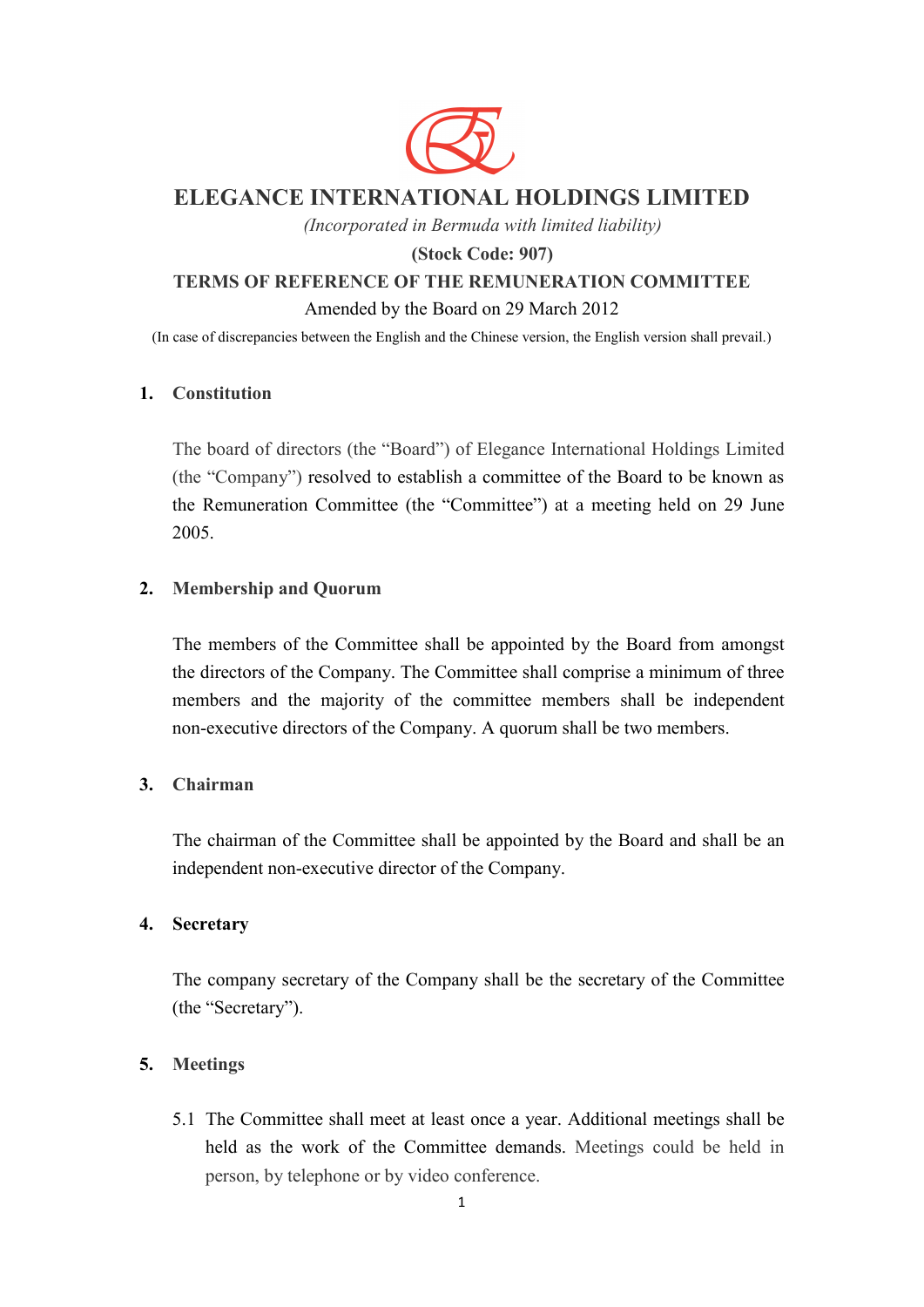5.2 Unless otherwise agreed, notice of each meeting together with an agenda shall be sent to each member of the Committee at least 14 days prior to the intended date of the meeting.

#### **6. Minutes**

Full minutes of the Committee meetings shall be kept by the Secretary. Draft and final versions of minutes of the meetings shall be sent to all committee members for their comment and records, within a reasonable time after the meeting.

### **7. Authority**

The Committee shall consult the chairman of the Board and/or chief executive about their remuneration proposals for other executive directors and senior management of the Company. The Committee shall be provided with sufficient resources to perform its duties. Where necessary, the Committee should seek independent professional advice, at the Company's expense, to perform its responsibilities.

#### **8. Duties**

The Committee shall have the following duties:

- (a) to make recommendations to the Board on the Company's policy and structure for all directors' and senior management remuneration and on the establishment of a formal and transparent procedure for developing remuneration policy;
- (b) to review and approve the management's remuneration proposals with reference to the Board's corporate goals and objectives;
- (c) to make recommendations to the Board on the remuneration packages of individual executive directors and senior management. This should include benefits in kind, pension rights and compensation payments, including any compensation payable for loss or termination of their office or appointment;
- (d) to make recommendations to the Board on the remuneration of non-executive directors;